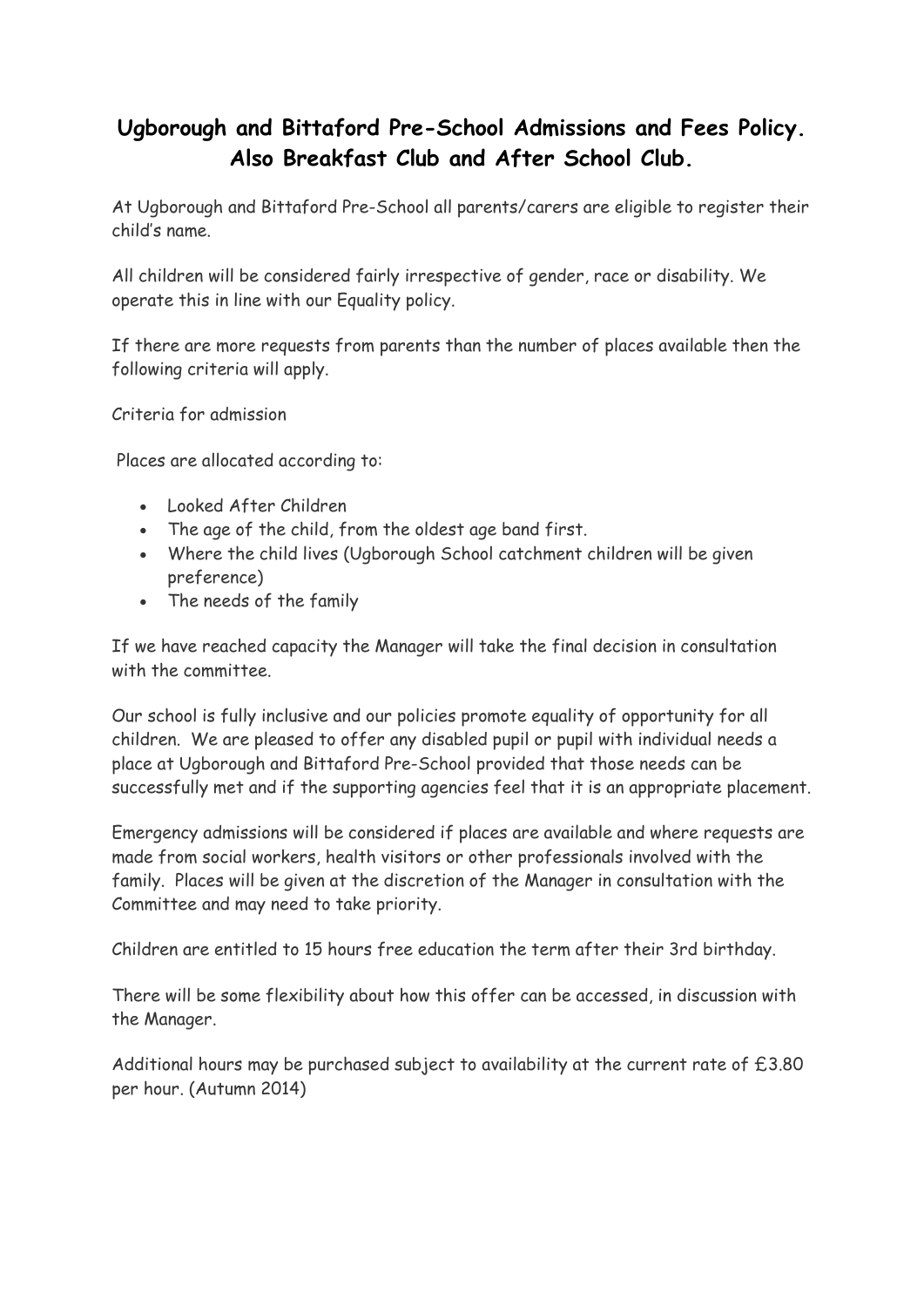Procedure for Admission

Before starting, all parents will be offered a visit to the pre-school. They will complete a registration and booking form. Booking forms will be re-issued every term.

Birth dates will be checked against the Birth Certificate/Passport/Medical Red Book at Headcount week when the Devon Children's Information Form needs to be completed.

We operate an open-door policy and parents are welcome to stay in the pre-school to support their child during transition.

It is the parent's responsibility to register their child for a mainstream school place, to undertake statutory education. The Local Authority will notify parents and the pre-school when these applications need to be made.

All children must enter primary school the term after their 5th birthday. Children within the Pre-school are able to defer entry into school until this date but we have to use the Devon Conditions of Funding guidance. Parents need to notify the LA that they accept the place at Primary School but are deferring entry into school.

Please use this link for more information:

## *[www.devon.gov.uk/local-conditions-funding-2013.doc](http://www.devon.gov.uk/local-conditions-funding-2013.doc)*

## Fees policy for Pre-School and Breakfast/After School Club.

Upon entry you will be asked to fill in a booking form. Within reason this can vary dayswise for the first few weeks if correct staffing ratios are maintained.

We offer competitive hourly rates:

## £3.80 Hourly rate for all pre-school children.

RE: Government Funded Sessions:

Children aged 3 are entitled to 15 hours of Early Years Entitlement Funding a week, the term after their 3rd birthday, for 38 weeks a year. The total annual allowance is 570 hours. The total government funded sessions must be rounded to a half hourly or hourly sum per week. (eg 13 1/2 hours can be fully claimed, but 13 1/4 hours would result in a 95p charge payable by parents or carers per week). Vouchers can be claimed from a maximum of 2 early years settings. The minimum number of hours in one week is 2.5 hours. The vouchers can only be used between the hours of 9am and 4.30pm. If the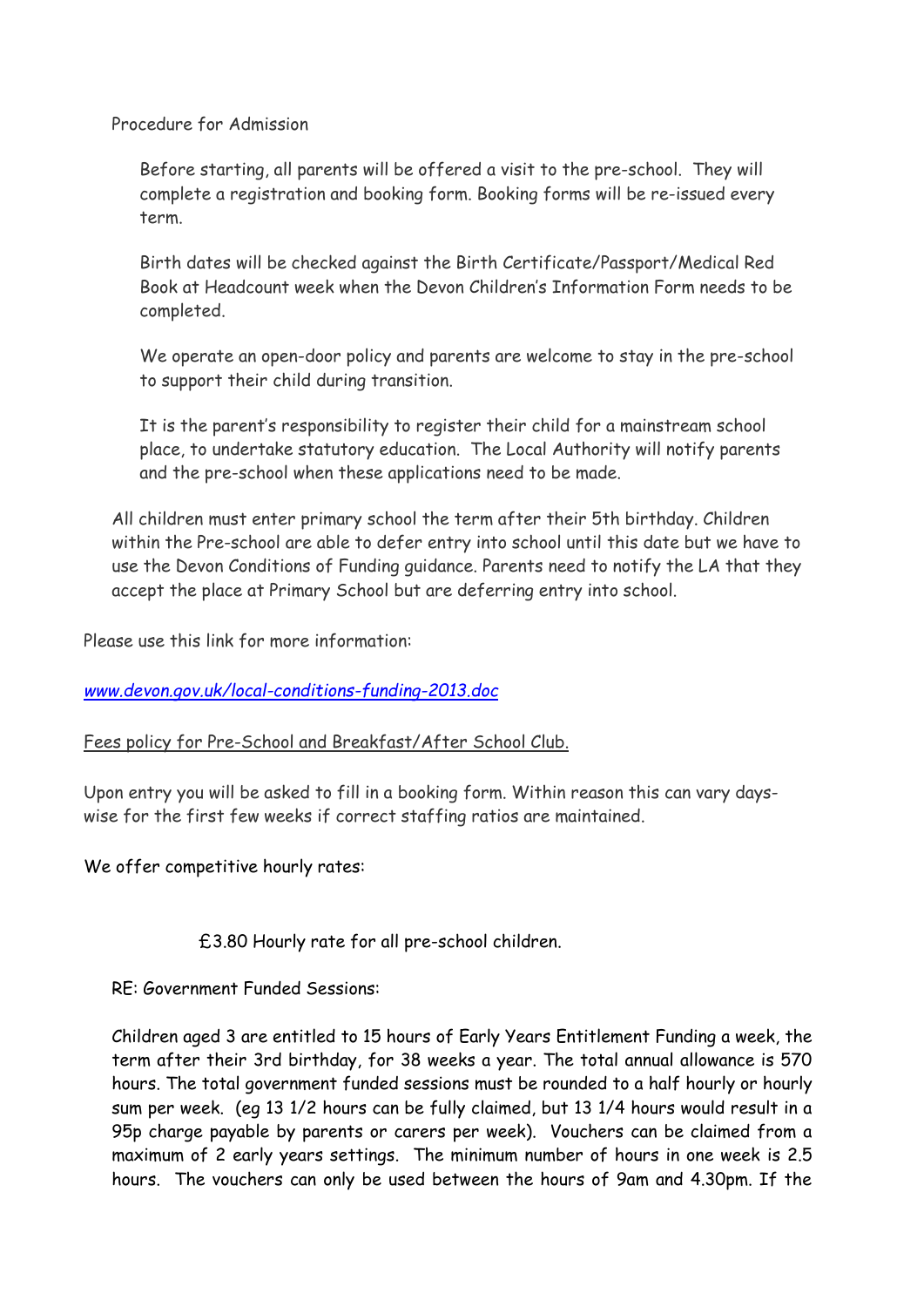Manager is in agreement and the pre-school child stays beyond 4.30pm the hourly rate is £3.80/hour. The Breakfast Club session of 8am until 9am costs £5 for a pre-school child.

### Musikgarten Fee

An additional fee of £1.50 per week is added to children's bills who attend on a Thursday and join in the Musikgarten session. This session is part subsidised by the Pre-School Committee. This fee is voluntary, although we hope people will agree the benefit of this specialised music and movement to their child's education by contributing to these sessions.

#### Late Pick Up

A late pick-up fee of £5 per 5 minutes will be made at the discretion of the Committee, as two members of staff will have to remain and accompany your child while they wait for collection. We understand that delays do sometimes happen and will endeavour to be fair in the way late pick up fees are applied. If you know you are not going to manage to pick up on time, please contact the Pre-School/After School staff as soon as possible.

#### Sickness and holidays

We fully support parents/carers who wish to take children out of Pre-School for holidays, however sessions missed at Pre-School or After School Club for sickness or holidays will still need to be paid for. If an 'adhoc' session beyond your child's normal days is needed, please phone 07763 215455 or e-mail admin@ugboroughandbittafordpre-school.org.uk

## Cancelling a child's place

If a child's place is no longer required at the Pre-School/After School Club, (apart from at normal expected entry into primary/secondary school) then we ask that a minimum of four weeks' notice is given otherwise regular booked sessions will need to be paid for.

#### Billing arrangements

Billing is done in arrears on a half-termly basis, and information regarding Working Tax Credits/Workplace Voucher Schemes can be accessed by your Committee. Payment can be made by cash, cheque payable to 'Ugborough and Bittaford Pre-School' or electronically. Banking details will be specified on the invoices.

Please approach any member of staff if you wish to be billed over a different timescale.